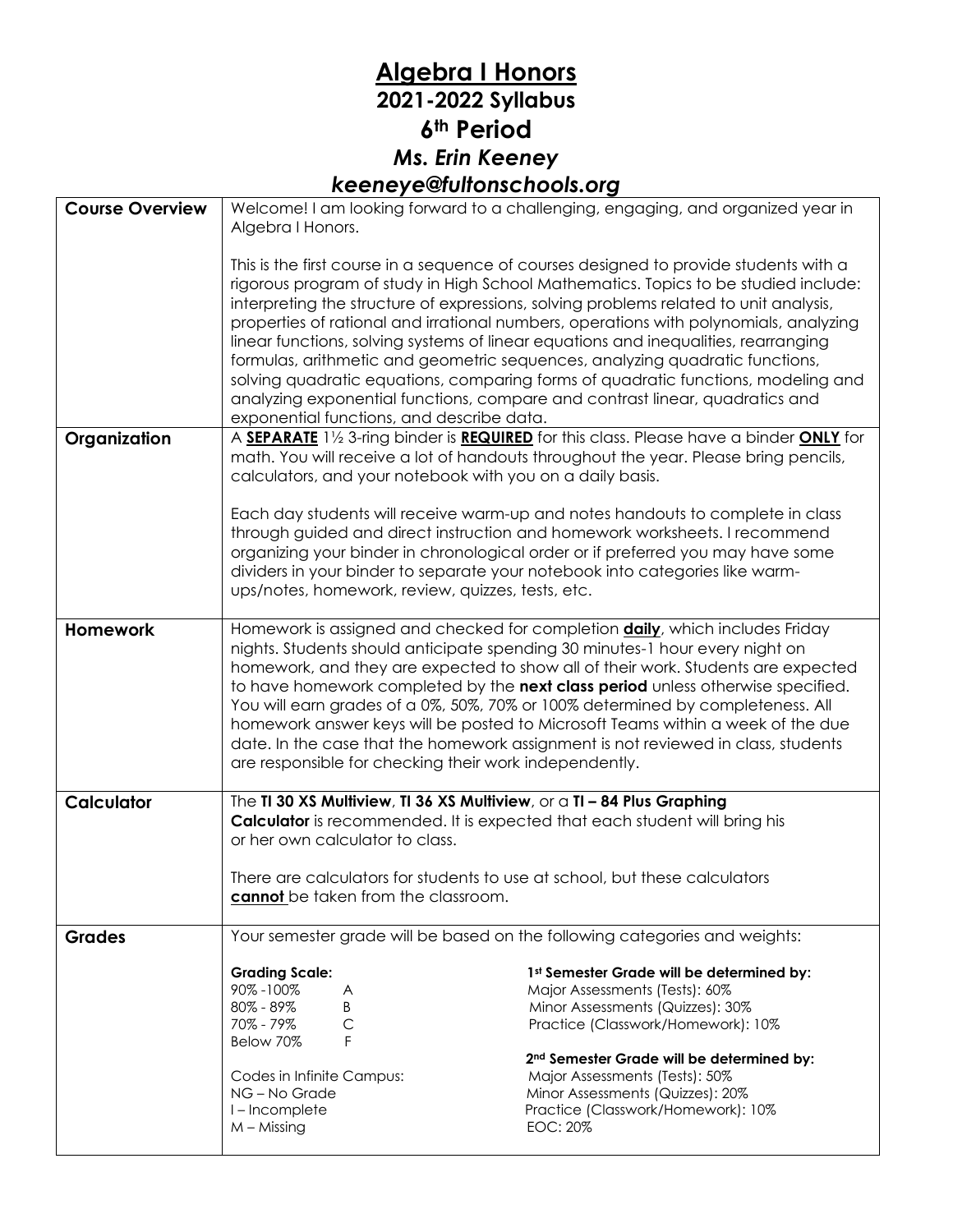|                                                 | *This grading is subject to change based on TRMS/county-wide policies and students<br>and parents will be notified if so.                                                                                                                                                                                                                                                                                                                                                                                                                                                                                                                                                                              |  |
|-------------------------------------------------|--------------------------------------------------------------------------------------------------------------------------------------------------------------------------------------------------------------------------------------------------------------------------------------------------------------------------------------------------------------------------------------------------------------------------------------------------------------------------------------------------------------------------------------------------------------------------------------------------------------------------------------------------------------------------------------------------------|--|
|                                                 |                                                                                                                                                                                                                                                                                                                                                                                                                                                                                                                                                                                                                                                                                                        |  |
| <b>Textbook</b>                                 | Glencoe Algebra 1 Common Core EditionISBN 13978-0-07-663923-6                                                                                                                                                                                                                                                                                                                                                                                                                                                                                                                                                                                                                                          |  |
|                                                 |                                                                                                                                                                                                                                                                                                                                                                                                                                                                                                                                                                                                                                                                                                        |  |
|                                                 | The textbook can be accessed through Classlink. Once logged in, select the<br>McGraw Hill icon, click on the cover of your textbook, then select eBook.                                                                                                                                                                                                                                                                                                                                                                                                                                                                                                                                                |  |
|                                                 | Physical copies of textbooks are available upon request. Students are <i>financially</i><br>responsible for all books issued by TRMS. Textbooks may not be left in classrooms and<br>teachers are not responsible for the whereabouts of your book. The copy which was<br>issued must be turned in at the end of the course. You will not receive credit for<br>turning in another student's book and may not turn in replacement books. The cost<br>of replacement will be assessed to any student that fails to turn in the book they<br>were issued or turns in a damaged book.                                                                                                                     |  |
| <b>Make-up Work</b>                             | It is the student's responsibility to contact the teacher to request make-up work. This<br>contact should be made on the day the student returns to school or by email on the<br>day of the absence. Make-up work must be completed within the time specified by<br>the teacher. All class notes and homework assignments will be posted on Microsoft<br>Teams.                                                                                                                                                                                                                                                                                                                                        |  |
| <b>Extra Help</b>                               | I strongly urge you to ask for help the moment you experience difficulties. Math<br>builds upon itself - if you do not understand something today, you will not<br>understand tomorrow's lesson without help. I am available for extra help during<br>homeroom time on most Mondays, Tuesdays, and Fridays. Students will need to ask<br>for a pass beforehand to come during one of these days/times. Do not wait until the<br>last minute before a test! The best way you can help me help you is by identifying<br>what you do not understand and asking regular and thoughtful questions.                                                                                                          |  |
| <b>Tardies</b>                                  | Instruction occurs from bell to bell. Students are expected to be on time every day.<br>School policies regarding tardiness and unexcused absences will be strictly followed.                                                                                                                                                                                                                                                                                                                                                                                                                                                                                                                          |  |
| <b>Provision for</b>                            | Provision for Improving Grades - School Board Policy IHA                                                                                                                                                                                                                                                                                                                                                                                                                                                                                                                                                                                                                                               |  |
| Improving<br><b>Grades</b><br>(Recovery Policy) | All students will have one (1) opportunity each nine weeks to redo/retake one (1)<br>major assignment/assessment.<br>Eligibility for a redo/retake is for students who receive a 79 or below on a<br>$\bullet$<br>specific major assignment/assessment.<br>Students are eligible to earn a replacement grade on a redo/retake no higher<br>$\bullet$<br>than 79.<br>Student redo/retakes must be completed before the next major<br>$\bullet$<br>assignment/assessment is given or five school days before the end of a marking<br>period if there is not another major assignment/assessment given (exceptions<br>can be made for students who have excused absences during this five-day<br>window). |  |
| <b>Class</b><br><b>Expectations</b>             | Students will respect not only the teacher but also themselves, their peers, and<br>$\bullet$<br>school property.<br>Students will be in assigned seat when the bell rings with materials out ready to<br>$\bullet$<br>begin class.<br>Cell phones will be put away and off at all times.<br>$\bullet$<br>No food or drink other than water in the classroom.<br>$\bullet$<br>What do you do when get to class?                                                                                                                                                                                                                                                                                        |  |